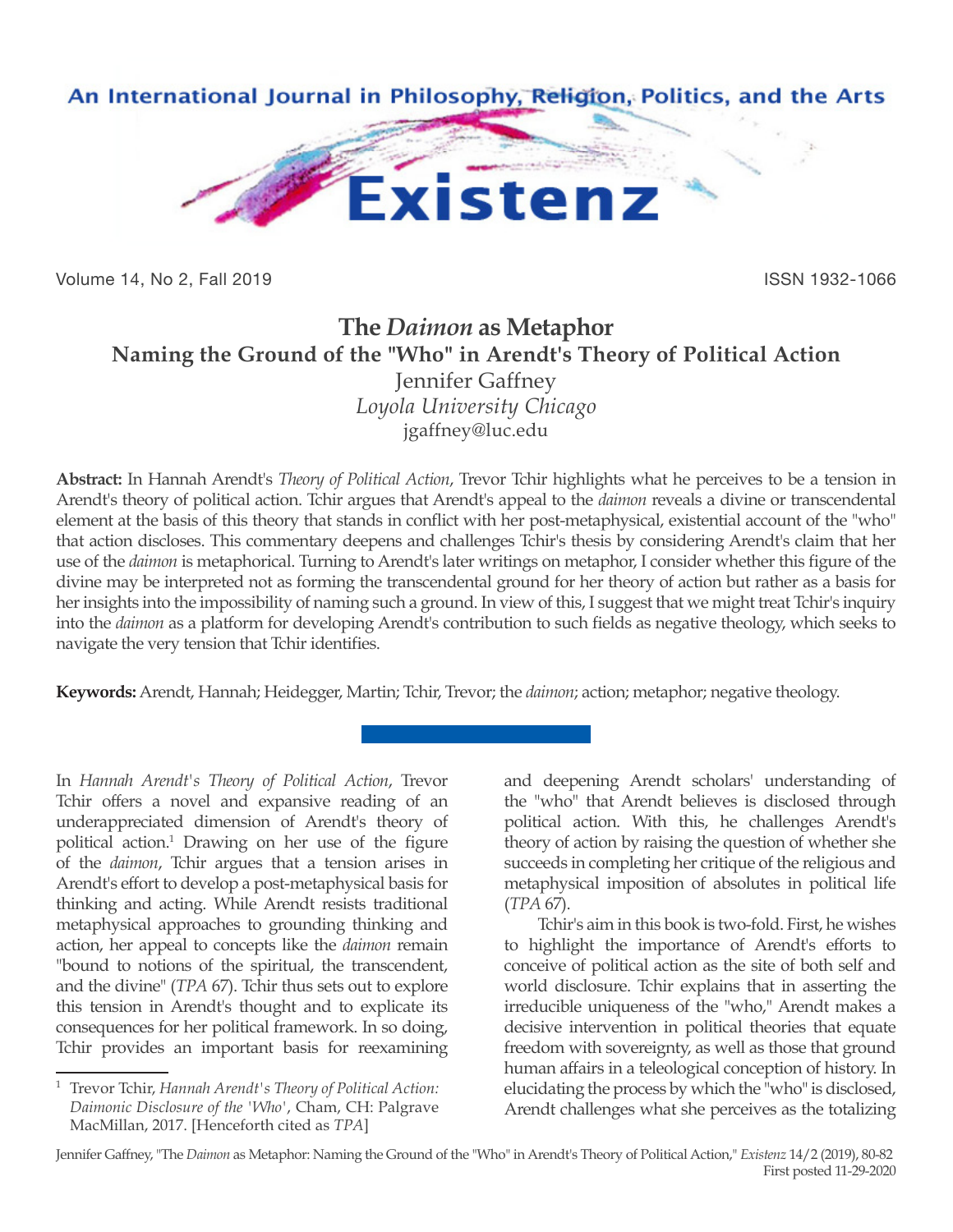and reductive impulses in both of these approaches to political life. Yet, Tchir also insists that the ground of this "who" seems to refer to a "divine element in human beings" (*TPA* 12), which, in turn, raises the question of whether Arendt implicates herself in the very conception of transcendence that she wishes to overcome. In view of this, Tchir explains that the second aim of the book is to examine the important but underappreciated role that the *daimon* plays in Arendt's discourse on political action so as to deepen and complicate the stakes of her project. A figure of ancient Greek religion, the *daimon* serves as a mediator between the gods and humans. It appears not only in Arendt's

work, but also in the work of the thinkers she engaged throughout her career, including Martin Heidegger in his elucidation of the authentic disclosure of *Dasein*, Karl Jaspers in his discourse on what Arendt interprets as "valid personality," and Immanuel Kant in his account of the genius (*TPA* 6). The philosophical relevance of this figure, Tchir explains, comes into view as early as in Plato's *Myth of Er*, grounding what one might call the voice of conscience, whispering guidance, or the birth attendant who accompanies mortals through life but who never becomes visible to the agent.

While Arendt only makes occasional reference to the *daimon*, Tchir argues that these references appear at such pivotal points in her discourse on action that they warrant greater scholarly attention. Perhaps her most notable reference to this figure occurs in *The Human Condition*. Arendt explains here that while the "who" appears clearly and unmistakably to others, it "remains hidden from the person himself, like the *daimon* in Greek religion which accompanies each man throughout his life, always looking over his shoulder from behind and thus visible only to those he encounters."<sup>2</sup> By considering Arendt's theory of political action in light of the figure of the *daimon*, Tchir thus endeavors to highlight an important, albeit, underappreciated conflict in her critique of modern sovereignty and teleological approaches to history. On the one hand, Arendt seems to identify a divine element in human beings, or at least an inescapable "existential illusion" of this divine presence (*TPA* 243). On the other hand, she is intent on distancing action, thinking, and judging from any residual vocabulary of transcendence (*TPA* 12). This, of course, raises a number of important

questions not just about Arendt's ability to complete her own critique of metaphysical absolutisms and teleological conceptions of history, but also about the ability of individuals in a secularized modern world to recover a sense of meaning without an appeal to the divine.

The lens that Tchir offers for interpreting Arendt's theory of action is unique and insightful. Indeed, while religious metaphor is present throughout Arendt's corpus, few have taken so seriously its vast implications for understanding the scope and limits of Arendt's political framework. Tchir makes clear how pervasive her theological grammar is even in her efforts to challenge Heidegger, Kant, Karl Marx, and G. W. F. Hegel in their respective views of history and sovereignty. Tchir is careful to point out the ways in which the figure of the *daimon* enables her to ground a notion of action that is worldly, plural, and capable of displacing messianic notions of the end of history. The *daimon* at once brings the divine into Arendt's supposedly secular and post-metaphyical politics, while, at the same time, substantiating the very framework that she develops in order to subvert totalizing and reductive approaches to the political.

With this in mind, I would like to raise four questions in response to Tchir's reading of Arendt. The first concerns the status that he suggests Arendt gives to the *daimon* in her discourse on action. As Tchir acknowledges, Arendt's use of the *daimon* is metaphorical. In contrast to Heidegger in his account of the call of conscious or Kant in his discourse on the genius, Arendt uses simile and metaphor to incorporate this figure into her description of the disclosure of the "who." As Arendt asserts in *The Life of the Mind*, metaphor has been used throughout the history of Western metaphysics to bridge an unbridgeable gap between the visible and the invisible. Arendt is clear, however, that as necessary as metaphor might be for rendering in words things that are unnamable, this use of metaphor is also self-effacing, revealing the very gap between what is and what is said that philosophers since Plato have sought to fill. Although it may be problematic to consider an earlier work such as *The Human Condition* in light of these later reflections, I nonetheless wonder whether her discourse on metaphor might be instructive for understanding the role that the figure of *daimon* plays in her account of the disclosure of the "who." Whereas Tchir suggests that it reveals Arendt's belief in a divine element in human action, perhaps Arendt wants to make a different kind of claim, one that speaks

<sup>2</sup> Hannah Arendt, *The Human Condition*, Chicago, IL: The University of Chicago Press 1998, pp. 159–60, cited in *TPA* 7.